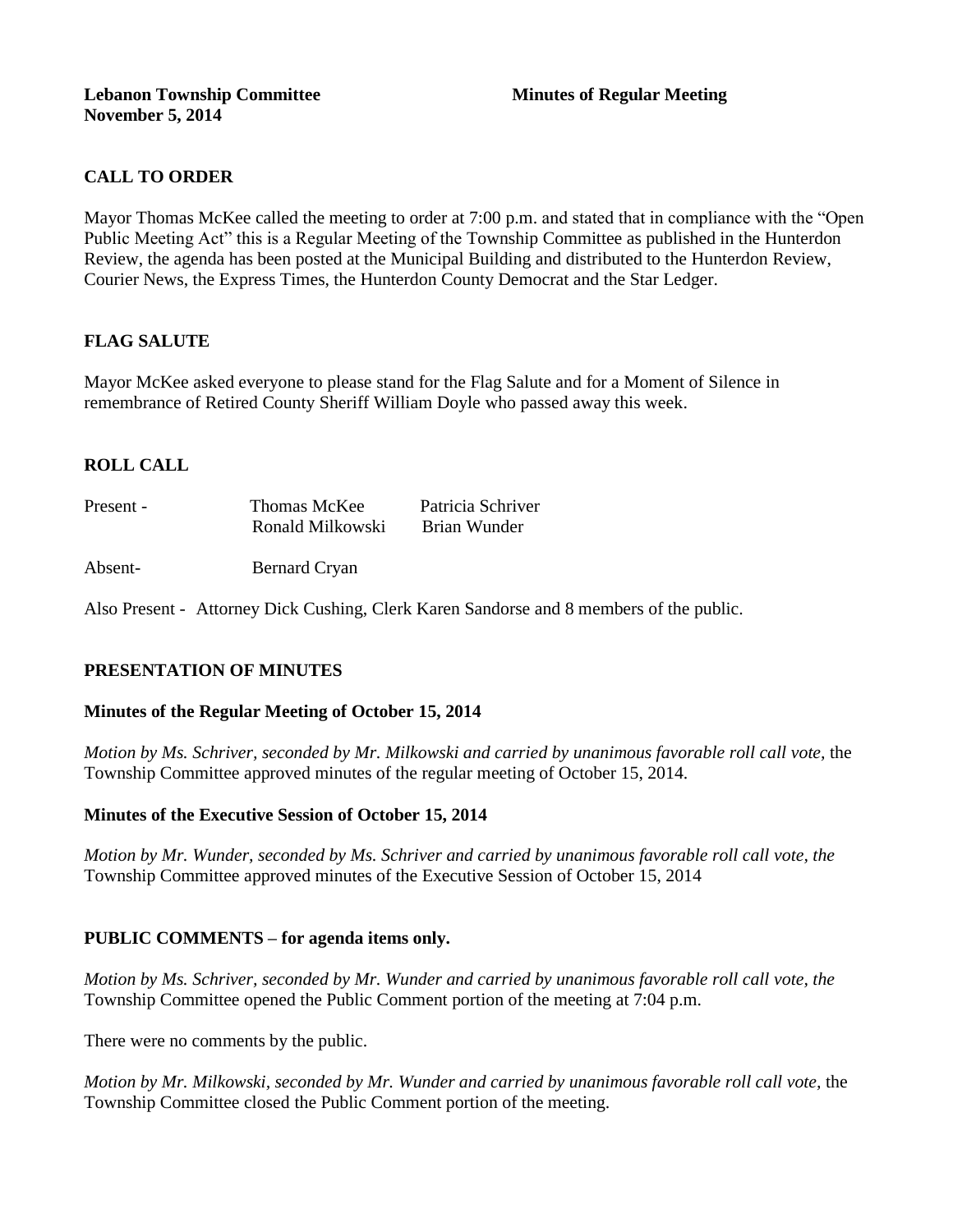LTCM 11/05/2014 Page 2 of 9

# **ORDINANCES**

### **Public Hearing**

## **Ordinance No. 2014-08 - Bond Ordinance**

*Motion by Ms. Schriver, seconded by Mr. Wunder and carried by unanimous favorable roll call vote, the* public hearing for Ordinance No. 2014-08 was opened.

Ms. Laurie Hoffman asked for clarification on the ordinance.

*Motion by Mr. Milkowski, seconded by Mr. Wunder and carried by unanimous favorable roll call vote,* the public hearing for Ordinance No. 2014-08 was closed.

Mr. Wunder asked where the money is actually coming from. Mayor McKee stated that funds were appropriated for in Bond Ordinance No. 2008-07 to obtain certain items that were not purchased. Ordinance No. 2014-08 will enable the Committee to use the funds for current needs as outlined in the ordinance.

*Motion by Ms. Schriver, seconded by Mr. Wunder and carried by unanimous favorable roll call vote, the* Township Committee adopted Ordinance No. 2014-08 as written below.

> TOWNSHIP OF LEBANON COUNTY OF HUNTERDON STATE OF NEW JERSEY ORDINANCE NO. 2014-08

BOND ORDINANCE TO AMEND SECTIONS 4.A AND 10 OF THE BOND ORDINANCE (ORD. NO. 2008-07) ENTITLED: "BOND ORDINANCE TO AUTHORIZE THE MAKING OF VARIOUS PUBLIC IMPROVEMENTS AND THE ACQUISITION OF NEW ADDITIONAL OR REPLACEMENT EQUIPMENT AND MACHINERY, NEW INFORMATION TECHNOLOGY EQUIPMENT AND A NEW AUTOMOTIVE VEHICLE, INCLUDING ORIGINAL APPARATUS AND EQUIPMENT, IN, BY AND FOR THE TOWNSHIP OF LEBANON, IN THE COUNTY OF HUNTERDON, STATE OF NEW JERSEY, TO APPROPRIATE THE SUM OF \$346,500 TO PAY THE COST THEREOF, TO MAKE A DOWN PAYMENT, TO AUTHORIZE THE ISSUANCE OF BONDS TO FINANCE SUCH APPROPRIATION AND TO PROVIDE FOR THE ISSUANCE OF BOND ANTICIPATION NOTES IN ANTICIPATION OF THE ISSUANCE OF SUCH BONDS," ADOPTED SEPTEMBER 3, 2008.

BE IT ORDAINED by the Township Committee of the Township of Lebanon, in the County of Hunterdon, State of New Jersey, as follows: Section 1. Section 4.A of Ordinance No. 2008-07 entitled: "BOND ORDINANCE TO AUTHORIZE THE MAKING OF VARIOUS PUBLIC IMPROVEMENTS AND THE ACQUISITION OF NEW ADDITIONAL OR REPLACEMENT

EQUIPMENT AND MACHINERY, NEW INFORMATION TECHNOLOGY EQUIPMENT AND A NEW AUTOMOTIVE VEHICLE, INCLUDING ORIGINAL APPARATUS AND EQUIPMENT, IN, BY AND FOR THE TOWNSHIP OF LEBANON, IN THE COUNTY OF HUNTERDON, STATE OF NEW JERSEY, TO APPROPRIATE THE SUM OF \$346,500 TO PAY THE COST THEREOF, TO MAKE A DOWN PAYMENT, TO AUTHORIZE THE ISSUANCE OF BONDS TO FINANCE SUCH APPROPRIATION AND TO PROVIDE FOR THE ISSUANCE OF BOND ANTICIPATION NOTES IN ANTICIPATION OF THE ISSUANCE OF SUCH BONDS"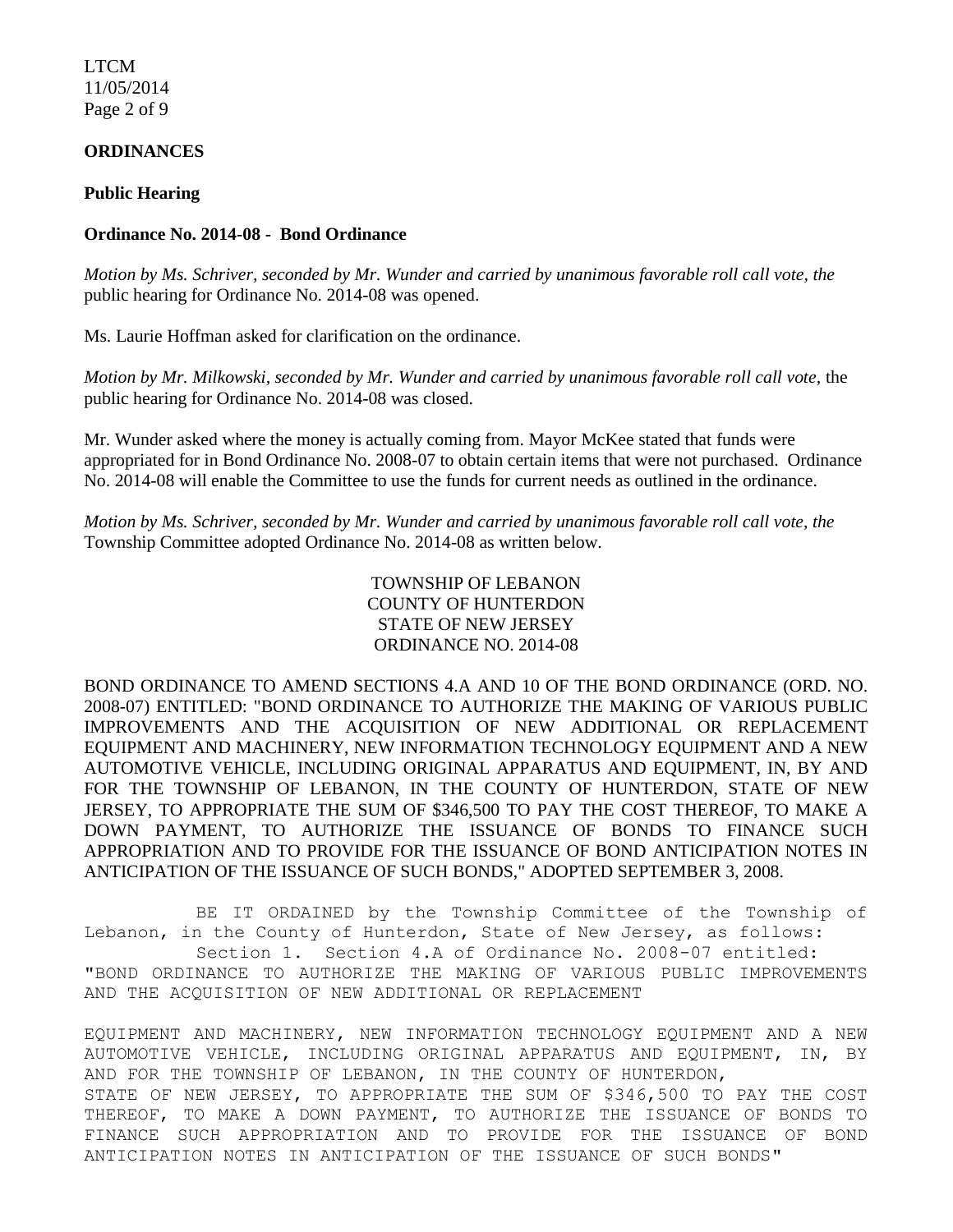LTCM 11/05/2014 Page 3 of 9

adopted by the Township Committee of the Township of Lebanon, in the County of Hunterdon, New Jersey (the "Township") on September 3, 2008 (the "Prior Ordinance") is hereby amended to (A) delete the acquisition of a generator for the Municipal Complex from the purposes authorized, (B) add (i) improvements to the Municipal Building basement and (ii) acquisition of radios for the use of the Fire Department, to the purposes authorized, and (C) decrease the period of usefulness of the purposes authorized from 15 years to 10 years, and shall hereafter read as follows:

"[Section 4.]A. Undertaking various public improvements and the acquisition of new additional or replacement equipment and machinery consisting of: (i) renovations at the Municipal Building, including renovating a garage for use as a Police multi-purpose room, improvements to interior lighting and improvements to the basement, (ii) acquisition of radios for the use of the Fire Department and (iii) acquisition of fireproof file cabinets. It is hereby determined and stated that said public building being improved is of "Class B" or equivalent construction as defined in Section 22 of the Local Bond Law (Chapter 2 of Title 40A of the New Jersey Statutes Annotated, as amended; the "Local Bond Law").

| Appropriation and Estimated Cost | \$71,500   |
|----------------------------------|------------|
| Down Payment Appropriated        | \$ 3,500   |
| Bonds and Notes Authorized       | \$ 68,000  |
| Period of Usefulness             | 10 years." |

Section 2. Section 10 of the Prior Ordinance is hereby amended to decrease the average period of usefulness of the purposes authorized from 9.95 years to 8.92 years (a decrease of 1.03 years), and shall hereafter read as follows:

"Section 10. It is hereby determined and declared that the average period of usefulness of said purposes, according to their reasonable lives, taking into consideration the respective amounts of bonds or notes authorized for said purposes, is a period of 8.92 years computed from the date of said bonds."

Section 3. The capital budget is hereby amended to conform with the provisions of this amendatory bond ordinance to the extent of any inconsistency therewith and the resolutions promulgated by the Local Finance Board showing full detail of the amended capital budget

and capital program as approved by the Director, Division of Local Government Services, is on file with the Township Clerk and is available for public inspection.

Section 4. This ordinance shall take effect twenty days after the first publication thereof after final passage.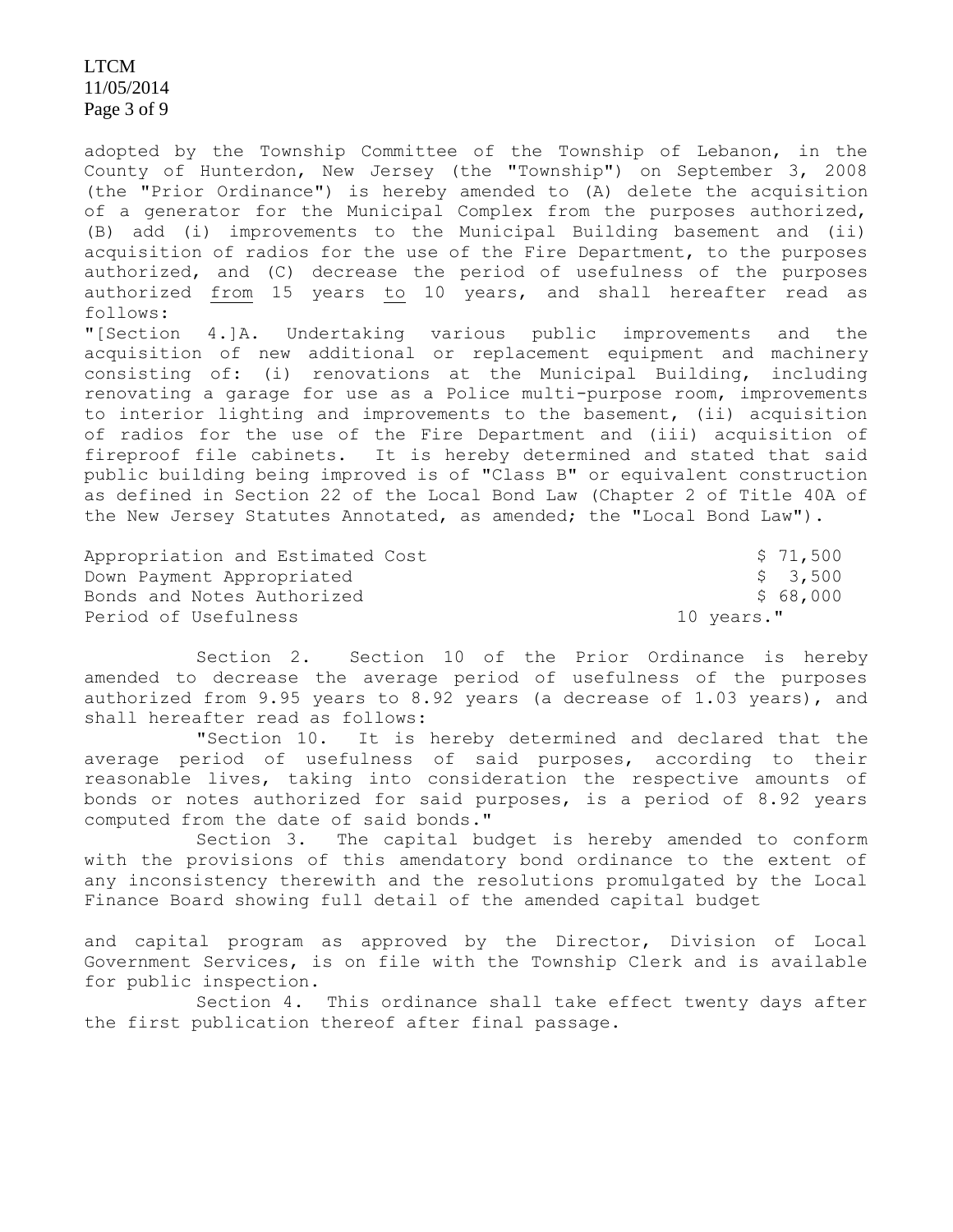LTCM 11/05/2014 Page 4 of 9

#### **RESOLUTION**

### **Resolution No. 72-2014 – Chapter 159 – Body Armor Grant**

*Motion by Mr. Wunder, seconded by Ms. Schriver and carried by unanimous favorable roll call vote, the* Township Committee approved Resolution No.72-2014 as written below.

# TOWNSHIP OF LEBANON COUNTY OF HUNTERDON STATE OF NEW JERSEY RESOLUTION NO. 72-2014 CHAPTER 159

WHEREAS, N.J.S. 40A4-87 provides that the Director of the Division of Local Government Services may approve the insertion of any special item of revenue in the budget of any county or municipality when such item shall have been made available by law and the amount thereof was not determined at the time of the adoption of the budget, and

WHEREAS, said Director may also approve the insertion of an item of appropriation for an equal amount, and

SECTION 1,

NOW, THEREFORE BE IT RESOLVED that the Township of Lebanon, Hunterdon County, hereby requests the Director of the Division of Local Government Services to approve the increase of \$ 1,259.16 for an item of revenue in the budget of the year 2014 as follows:

Miscellaneous Revenues –

Revenue Offset with Appropriations – Body Armor Grant

Total with increase to be \$ 1,259.16

SECTION 2,

BE IT FURTHER RESOLVED that a like sum of \$1,259.16 be and the same is hereby appropriated under the caption of:

General Appropriations -

Public & Private Programs Offset by Revenues – Body Armor Grant

State/Federal Share \$ 1,259.16

Non State Share \$

Total with increase to be \$ 1,259.16

FURTHER RESOLVED that two certified copies of this resolution with a copy of the appropriate documentation be forwarded to the Division of Local Government Services.

#### **Resolution No. 73-2014 – Consenting to the Proposed WQM Plan Amendment**

*Motion by Ms. Schriver, seconded by Mr. Milkowski and carried by unanimous favorable roll call vote,* the Township Committee approved Resolution No. 73-2014 subject to the Township Engineer's review and approval.

> TOWNSHIP OF LEBANON COUNTY OF HUNTERDON RESOLUTION NO. 73-2014 A RESOLUTION CONSENTING TO THE PROPOSED WATER QUALITY MANAGEMENT (WQM) PLAN AMENDMENT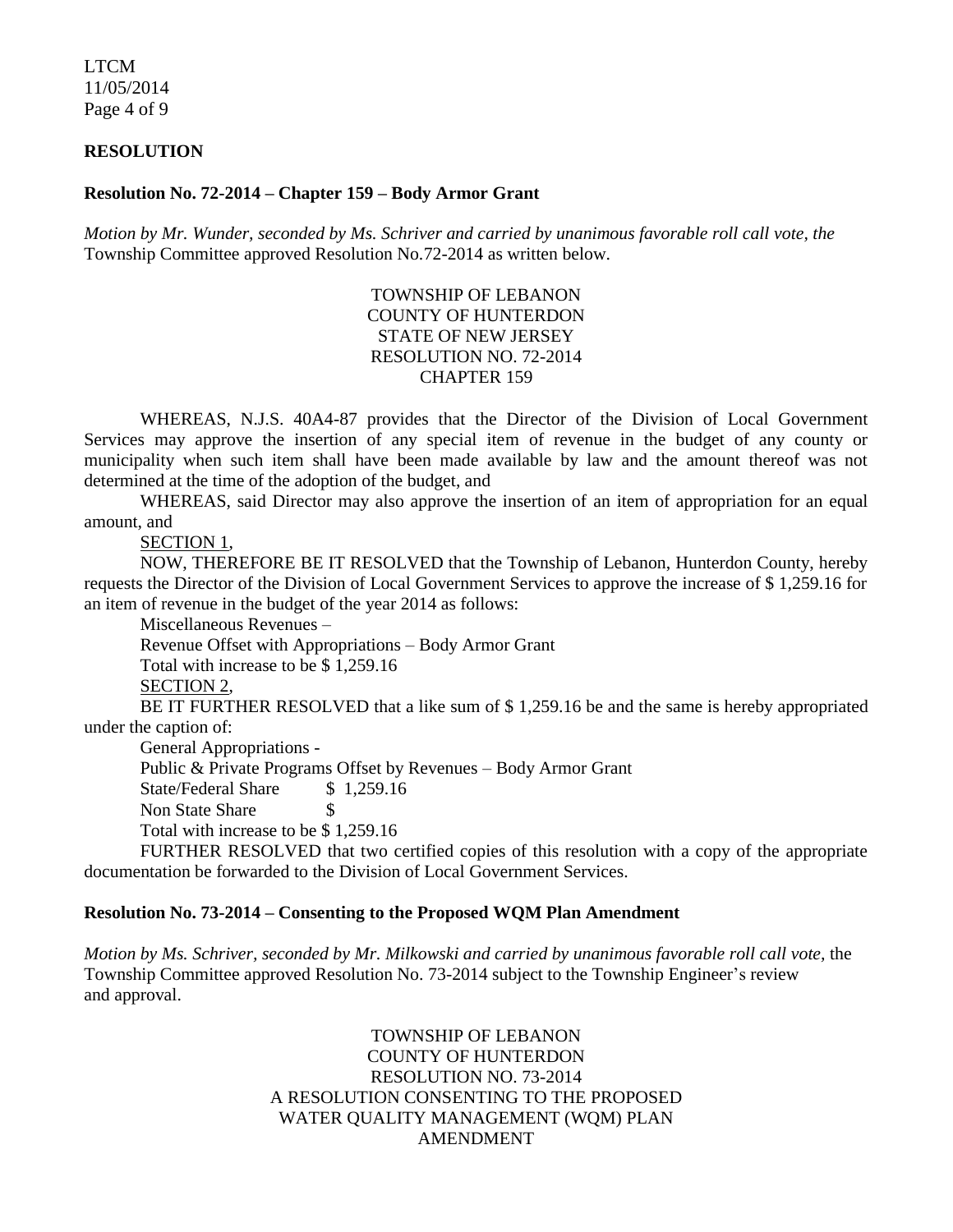# LTCM 11/05/2014 Page 5 of 9

ENTITLED "Amendment to the Upper Delaware and Upper Raritan Water Quality Management Plans (WQMP)"

WHEREAS, the Board of Chosen Freeholders of Hunterdon County desires to provide for the orderly development of wastewater facilities with Hunterdon County; and

WHEREAS, the New Jersey Department of Environmental Protection (NJDEP) requires that proposed wastewater treatment and conveyance facilities and wastewater treatment service areas, as well as related subjects, be in conformance with an approved WQM plan; and

WHEREAS, the NJDEP has established the WQM plan amendment procedure as the method of incorporating unplanned facilities into a WQM plan; and

WHEREAS, a proposed WOM plan amendment noticed in the New Jersey Register on October 20, 2014 for the above Amendment has been prepared by the Hunterdon County Planning Department;

NOW, THEREFORE, BE IT RESOLVED on this  $5<sup>th</sup>$  day of October, 2014, by the Township Committee of the Township of Lebanon, in the County of Hunterdon, New Jersey, that:

- 1. The Township Committee hereby consents to the amendment entitled "Amendment to the Upper Delaware and Upper Raritan Water Quality Management Plans (WQMP)", and publicly noticed on October 20, 2014, prepared by the Hunterdon County Planning Department, for the purpose of its incorporation into the applicable WQM plan(s).
- 2. This consent shall be submitted to the NJDEP in accordance with the N.J.A.C. 7:15-3.4.

# **OLD BUSINESS**

### **Use of Retired Police Patrol Vehicle – Dodge Durango #19-15**

Mayor McKee stated that the Committee received correspondence from the Fire Chief and the DPW Manager stating their departments need for the retired Dodge Durango, #19-15. Ms. Schriver stated that the request was tabled at an earlier meeting because one of the Committee members had a concern as to whether the DPW needed the vehicle. Ms. Schriver stated that the Committee has received a letter from the DPW Manager stating that they do need the vehicle so they do not have to use their personal ones. Mr. Milkowski stated that the Fire Department has spent a lot of money on their Deputy Chief vehicle and it has to be replaced. Mr. Milkowski suggested moving #19-15 to the Fire Department. Mr. Milkowski noted that in reviewing the bill list he noticed that the DPW buys a lot of their parts in Washington. Mr. Milkowski stated that there is a vendor in the Township who supplies the same items. He suggested using the local vendor as it will cut down on the DPW's need to travel. Mr. Milkowski stated that he does believe that the Committee will need to do something for the DPW, when it comes to their vehicles. The Committee has put off the issue for a while but it is time to make a move, which will relieve some of their problems. Mr. Milkowski noted that the DPW is down a dump truck and a mason dump truck due to engine issues. Mayor McKee stated that when #19-15 was first retired the DPW used it as a utility vehicle. They traveled to pick up parts instead of using the mason dump or a pick up. Mayor McKee stated that it was not necessary but it was helpful. When the engine blew in the Police Chief's Crown Vic the Chief and the DPW Manager decided to put #19-15 back into the police rotation because they were down a vehicle. The Police now have a new vehicle so they are ready to retire #19-15 again. The Dodge Durango presently used by the Fire Department has a lower motor and front end problem and they do not feel that it is worth putting more money into it. 19- 15 will be used as a first responder vehicle and for errands. Mayor McKee stated that the DPW is in a need of a dump truck or a pickup truck which will need to be addressed in the near future. Mayor McKee stated that he spoke to the DPW Manager and he was informed that the DPW could use #19-15, however; if the Committee feels otherwise he will accept their decision. Mayor McKee said that he feels that having a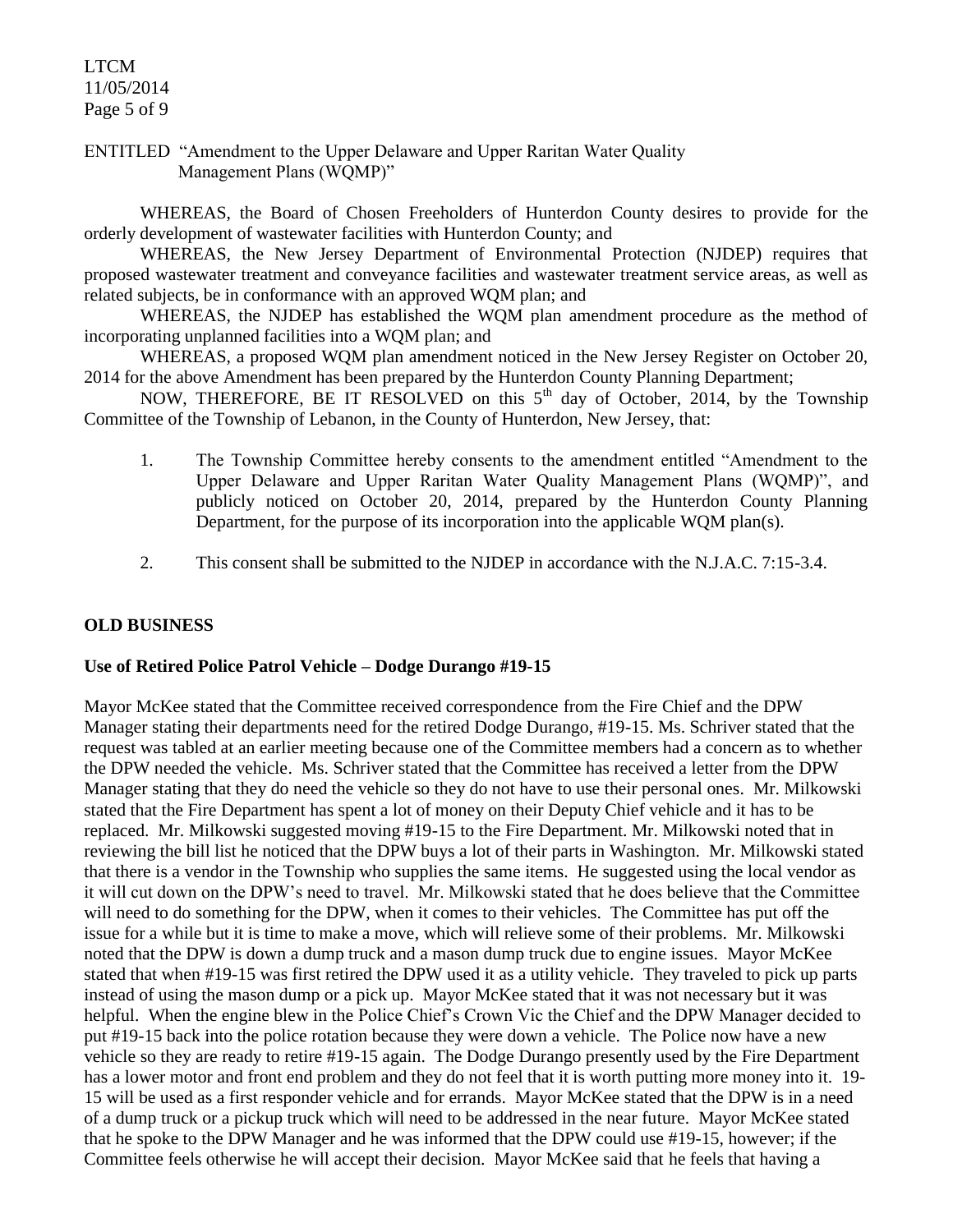LTCM 11/05/2014 Page 6 of 9

vehicle respond to an emergency in the Township is more important than picking up parts for the DPW. Ms. Schriver questioned if #19-15 will hold up for the Fire Department or will the Township end up having to get a new one for them. Mayor McKee stated that he feels that the Township is fulfilling the Fire Departments needs in providing them with the vehicle. Ms. Schriver stated that the other party needs to be taken care of because the Committee will get into a jam by putting it off. Mayor McKee stated that the DPW Manager has a plan and the Township has received some funds for the damaged dump truck which he plans to use toward the purchase of a new truck.

*Motion by Mr. Milkowski, seconded by Mr. Wunder and carried by unanimous favorable roll call vote, the* Township Committee gave Durango #19-15 to the Fire Dept. for their use.

The DPW Manager is to attend the next meeting to provide the Committee with his suggestions for DPW vehicles.

# **Lebanon Township Volunteer Fire Department Request for Radios**

Mayor McKee stated that the County is changing the radios for the Fire/EMS and the Township's radios need to be replaced before the end of the year. The radios will now be ultra-high radio ban frequency to promote safety for the firemen. The cost for the radios through state contract is \$55,740.10. Mayor McKee feels that the Township can support the Fire Department by paying half of the cost for the radios. Ms. Schriver asked if there is grant money available to assist in the cost of the radios.

*Motion by Mr. Milkowski, seconded by Mr. Wunder and carried by unanimous favorable roll call vote,* the Township Committee approved covering half the cost of the upgraded radios at a cost of \$55,740.10.

# **Centurion Lawsuit**

Attorney Cushing provided the history of the Centurion Lawsuit. Issues arose with the first contractor of the DPW building, Walter Poppe, who in turn was removed from the project. The subcontractors were not paid and subsequently submitted liens against the Township. The Township withheld money from the contractor due to the liens and other matters. The money that has been held is payments that were certified by the architect and due to the contractor for worked performed. The contractor was theoretically due the money but it was held. When the contractor was removed from the job by the Township a new contractor completed the building. The lien holders wanted their money, however; the Township was reluctant to provide it because the Township was concerned about possible issues with the first contractor and the Township wanted to be sure that all of the lien holders would be satisfied. Nevertheless, there was not enough money to satisfy all of the lien holders. One of the lien holders filed suit against the original contractor and the Township. The Township made a motion for them to join all of the other lien holders to make sure that once there was a complete resolution of the matter the Township would not be subject to serial claims against them. The Court agreed and granted the motion. The remaining lien holders were then brought in and there was somewhat of a battle as there were limited funds available. In the final resolution the funds were apportioned among the lien holders in an equivalent way based on their claims. There was a Court Order entered stating how much goes to each lien holder. The Court Order was discussed with the Township CFO and he is asking for a check in the amount of \$59,290.00 to be sent to the Gebhardt & Kiefer Trust Account for payments to be distributed to the lien holders. The matter will then be resolved.

*Motion by Ms. Schriver, seconded by Mr. Wunder and carried by unanimous favorable roll call vote, the* Township Committee authorized the CFO to issue a check in the amount of \$59,290.00 to the Gebhardt and Kiefer Trust Account which will be held in trust pending disbursement to the lien holders.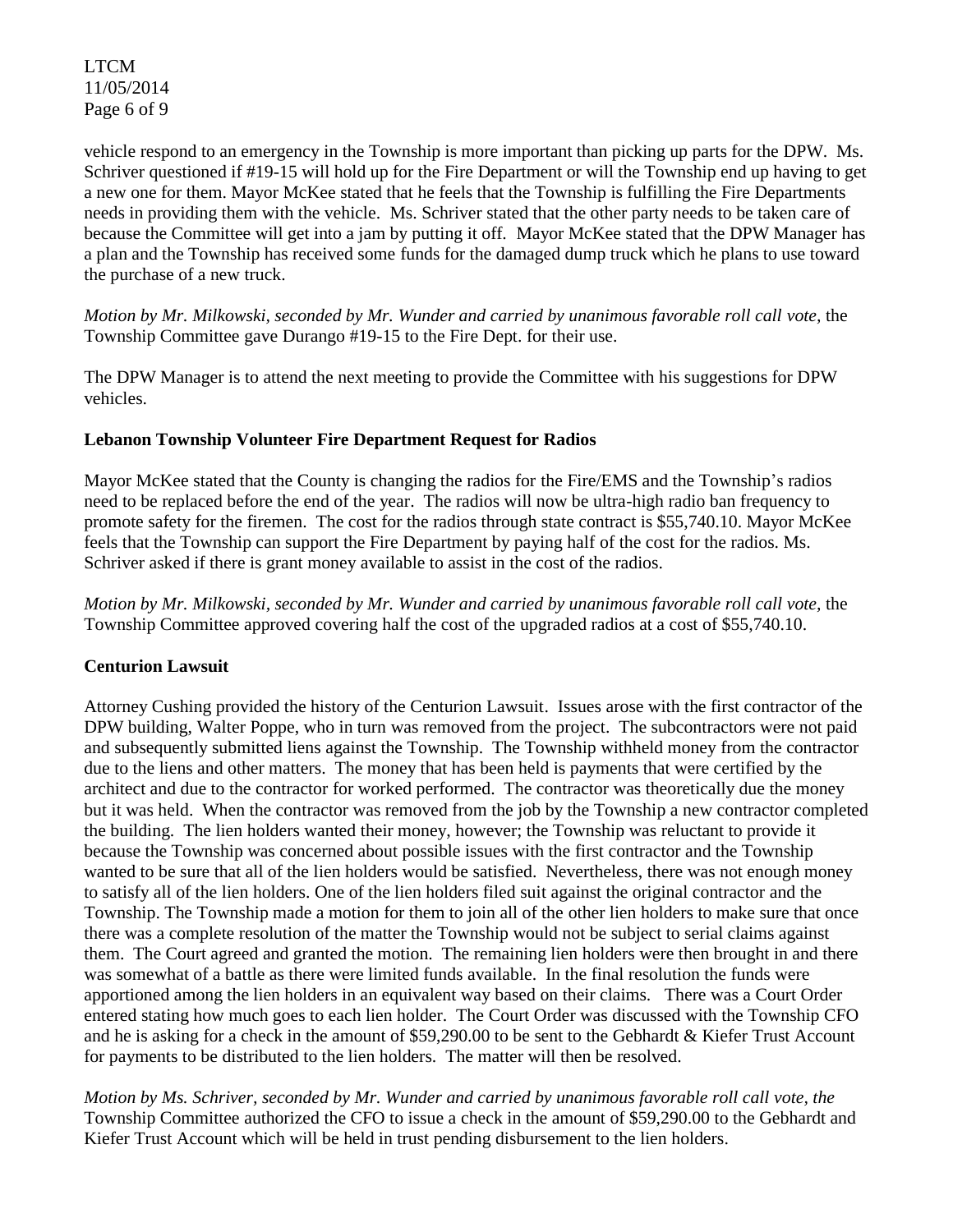LTCM 11/05/2014 Page 7 of 9

## **Cell Tower**

Mr. Wunder asked if there is any merit in the information provided by Mr. Anthony Casale relative to the commencement of rent for the co-locator. Attorney Cushing stated that he is working on it and hopes to have an answer by the next meeting.

## **NEW BUSINESS**

## **Raffle Application – PTSO Voorhees High School Inc.**

*Motion by Mr. Wunder, seconded by Ms. Schriver and carried by unanimous favorable roll call vote, the* Township Committee approved a Raffle Application for PTSO Voorhees High School Inc. for an event to take place on May 6, 2015.

## **DPW Dump Truck**

Mr. Milkowski stated that the DPW is down a large dump truck. He would like to authorize the DPW Manager to come up with designs for a new truck. Mr. Milkowski would also like to seek outside contractors for snow removal this year until new equipment is acquired. Mr. Milkowski suggested looking into a large dump truck and a mason truck. Mr. Milkowski feels that a mason truck is better than a pickup truck. Mr. Milkowski will call Warren to let him know. Ms. Schriver suggested involving Mr. Cryan. Mr. Milkowski stated that he agreed but would like to give Warren as much time as possible. Ms. Schriver stated that Mr. Cryan will need to be informed.

Mayor McKee stated that the DPW Manager truly tries to work with the equipment he has. As an example; when the dump truck was destroyed, Warren tried to piece two trucks together to make a functional vehicle. Unfortunately, they did not match up.

### **Food Pantry**

Mr. Wunder stated that Ruth from the Food Pantry informed him that the food pantry has a new freezer. Mr. Milkowski said that the Fire Department will be doing some remodeling on the Squad building and the Food Pantry may need to relocate until it can be worked out. Mr. Wunder stated that the Food Pantry is aware. Mr. Milkowski suggested that Mr. Wunder reach out to the Fire Department to see what their plans are.

# **PRESENTATION OF VOUCHERS**

Committee Members provided a description of vouchers exceeding \$1000.00.

*Motion by Ms. Schriver, seconded by Mr. Wunder and carried by unanimous favorable roll call vote, the* Township Committee approved the November 5, 2014 bill list in amount of \$ 945,045.13.

# **CORRESPONDENCE**

There was no Correspondence.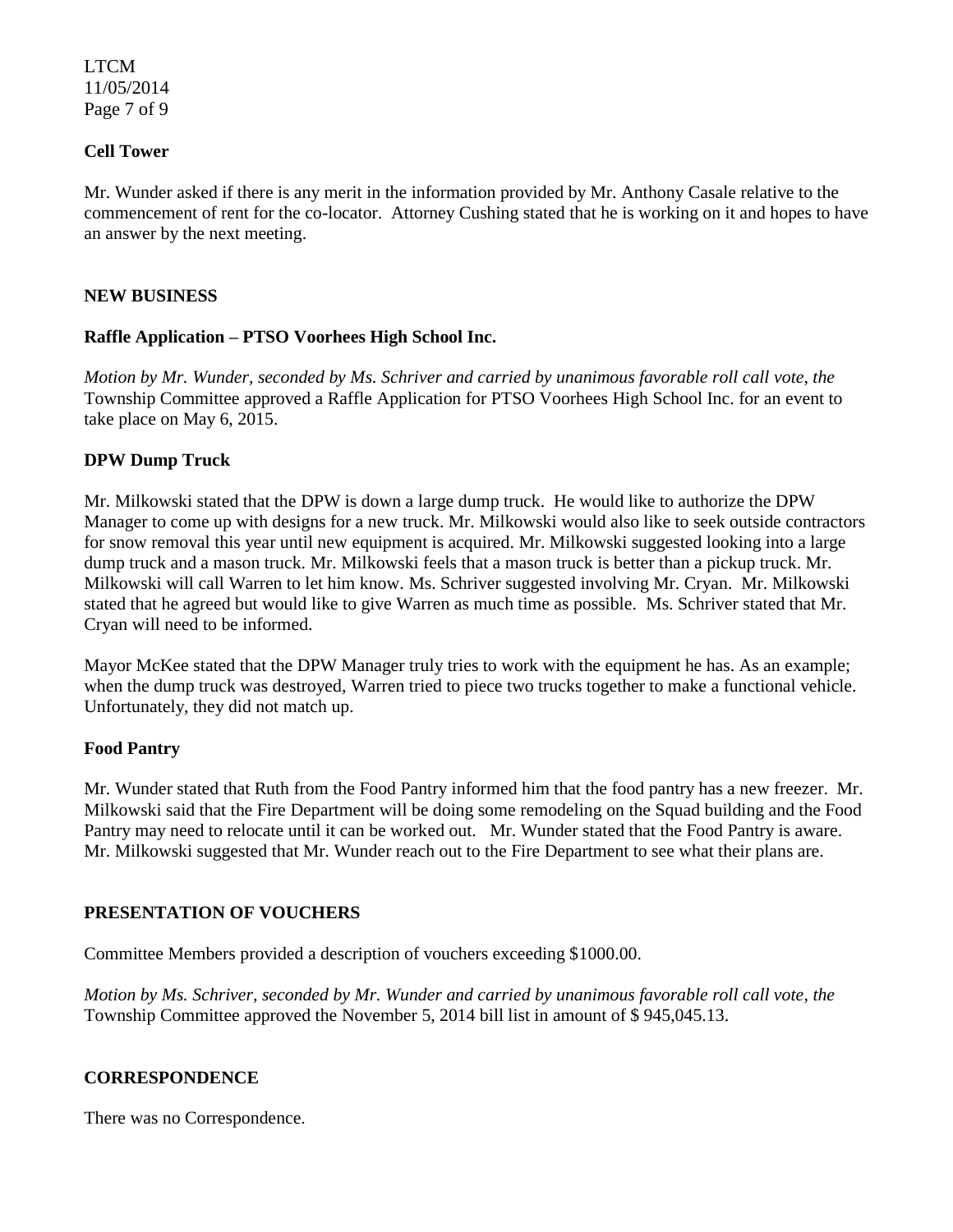LTCM 11/05/2014 Page 8 of 9

# **PUBLIC COMMENTS**

*Motion by Ms. Schriver, seconded by Mr. Wunder and carried by unanimous favorable roll call vote, the* Township Committee opened the Public Comment portion of the meeting at 7:48 p.m.

Ms. Laurie Hoffman recommended that the Township Committee form a sub-committee to plan ahead for things that need to be done in the Township. The Committee should be proactive as opposed to reactive on purchases and things that need to be done in the Township.

Ms. Hoffman asked when the Committee discovered that the bond money was available. Mayor McKee stated that CFO looked back into past bonds and found that there were funds in Bond 2008-07 that had not been used. Attorney Cushing provided Ms. Hoffman with a summary of the bonding process.

Ms. Hoffman asked if the Township receives energy receipt taxes from the solar field on Buffalo Hollow Road. Attorney Cushing stated that the Township does not receive energy receipt taxes from the property but it does receive taxes on the property and some of the equipment.

Ms. Annette Lemenze asked if the need to change the radios for the Fire Department includes pagers. Mr. Milkowski stated that it is strictly radios, not pagers. Ms. Lemenze questioned that if the Township pays for half of the radios can the Fire Department afford the cost of the second half of the radios. Mr. Milkowski stated that he spoke to the Fire Department and they said that they will have to move some purchases around and delay some purchases but they can cover it.

Ms. Lemenze asked how old Durango #19-15 is and how many miles it has on it. She also questioned if the Township is just passing a car back and forth that is "on its last leg". Mr. Milkowski stated that the Police Department rotates vehicles out on a four years basis and before they will require much more maintenance. The Fire Department spoke to the mechanic and they feel that there is enough life in the vehicle for what they need.

Ms. Lemenze inquired on the insurance money that was received for damaged truck. Mayor McKee stated that the insurance money received will hopefully be used to offset the cost of the trucks needed by the DPW.

Ms. Lemenze asked if the Committee asked around to see if a resident can get a better price for the Township when purchasing an item like a truck. Mayor McKee stated that the truck would need to be bid for and the DPW Manager understands the bidding process as he has done this many times. Warren always works to get the best price.

Ms. Lemenze asked if fundraising can be done to help offset the cost of equipment needed by the Township. Attorney Cushing stated that he does not believe that the Township can conduct a fundraiser and suggested that it would be better for a not for profit to conduct one.

Ms. Laurie Ann Williams asked if the Fire Department is getting all of the 69 radios that they need with and the Township paying for half and Fire Department paying for half. Ms. Williams wants to be sure that they will have the tools they need. Ms. Williams stated that she supports the Fire Department and would not argue at all if the Township spent more money on the radios so the Fire Department can do their job.

Mr. Victor Hoffman asked if there are any charges for Attorney Cushing to process the payments to the Centurion lien holders and questioned if the cost should come out of the money held to pay the lien holders. Mr. Hoffman does not feel that the Township residents should pay for something that is not their fault. Attorney Cushing explained how and why the Township has to distribute the money to the lien holders.